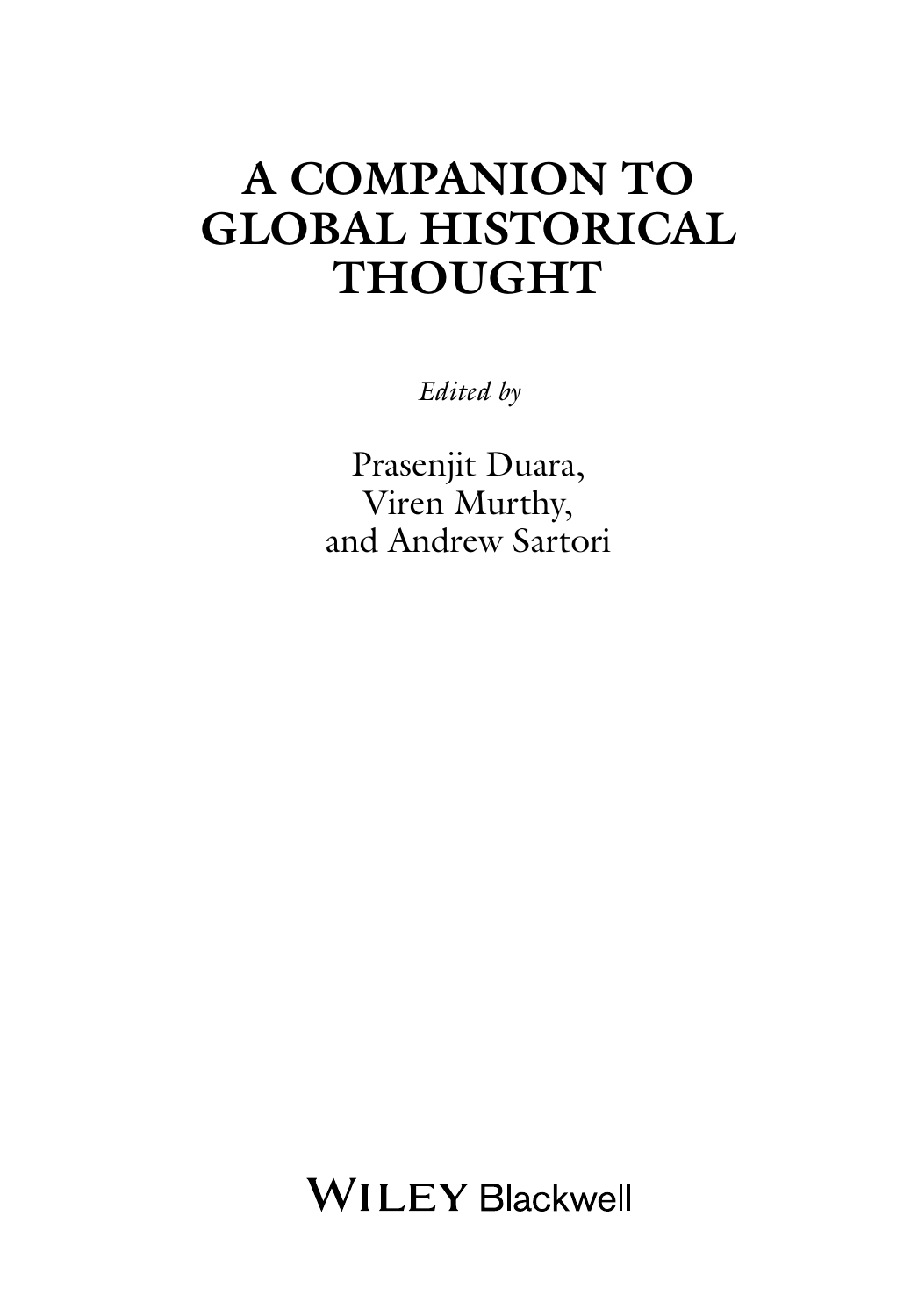This edition first published 2014 © 2014 John Wiley & Sons, Ltd

*Registered Office* John Wiley & Sons, Ltd, The Atrium, Southern Gate, Chichester, West Sussex, PO19 8SQ, UK

*Editorial Offices* 350 Main Street, Malden, MA 02148-5020, USA 9600 Garsington Road, Oxford, OX4 2DQ, UK The Atrium, Southern Gate, Chichester, West Sussex, PO19 8SQ, UK

For details of our global editorial offices, for customer services, and for information about how to apply for permission to reuse the copyright material in this book please see our website at www.wiley.com/wiley-blackwell.

The right of Prasenjit Duara, Viren Murthy and Andrew Sartori to be identified as the authors of the editorial material in this work has been asserted in accordance with the UK Copyright, Designs and Patents Act 1988.

All rights reserved. No part of this publication may be reproduced, stored in a retrieval system, or transmitted, in any form or by any means, electronic, mechanical, photocopying, recording or otherwise, except as permitted by the UK Copyright, Designs and Patents Act 1988, without the prior permission of the publisher.

Wiley also publishes its books in a variety of electronic formats. Some content that appears in print may not be available in electronic books.

Designations used by companies to distinguish their products are often claimed as trademarks. All brand names and product names used in this book are trade names, service marks, trademarks or registered trademarks of their respective owners. The publisher is not associated with any product or vendor mentioned in this book.

Limit of Liability/Disclaimer of Warranty: While the publisher and editors have used their best efforts in preparing this book, they make no representations or warranties with respect to the accuracy or completeness of the contents of this book and specifically disclaim any implied warranties of merchantability or fitness for a particular purpose. It is sold on the understanding that the publisher is not engaged in rendering professional services and neither the publisher nor the author shall be liable for damages arising herefrom. If professional advice or other expert assistance is required, the services of a competent professional should be sought.

*Library of Congress Cataloging-in-Publication data applied for*

Hardback ISBN: 9780470658994

A catalogue record for this book is available from the British Library.

Cover image: Celestial map or macrocosm, from *Zubdet ut Tevarih* by Lokman, 1583, Turkish School. Open miniature in the Turkish Zubdat al-Tawarikh, or History of the World, showing the seven heavens above the Earth, the signs of the zodiac and the 28 lunar "mansions." Topkapi Palace Museum, Istanbul, Turkey/ The Bridgeman Art Library.

Set in 10/12pt Galliard by SPi Publisher Services, Pondicherry, India

1 2014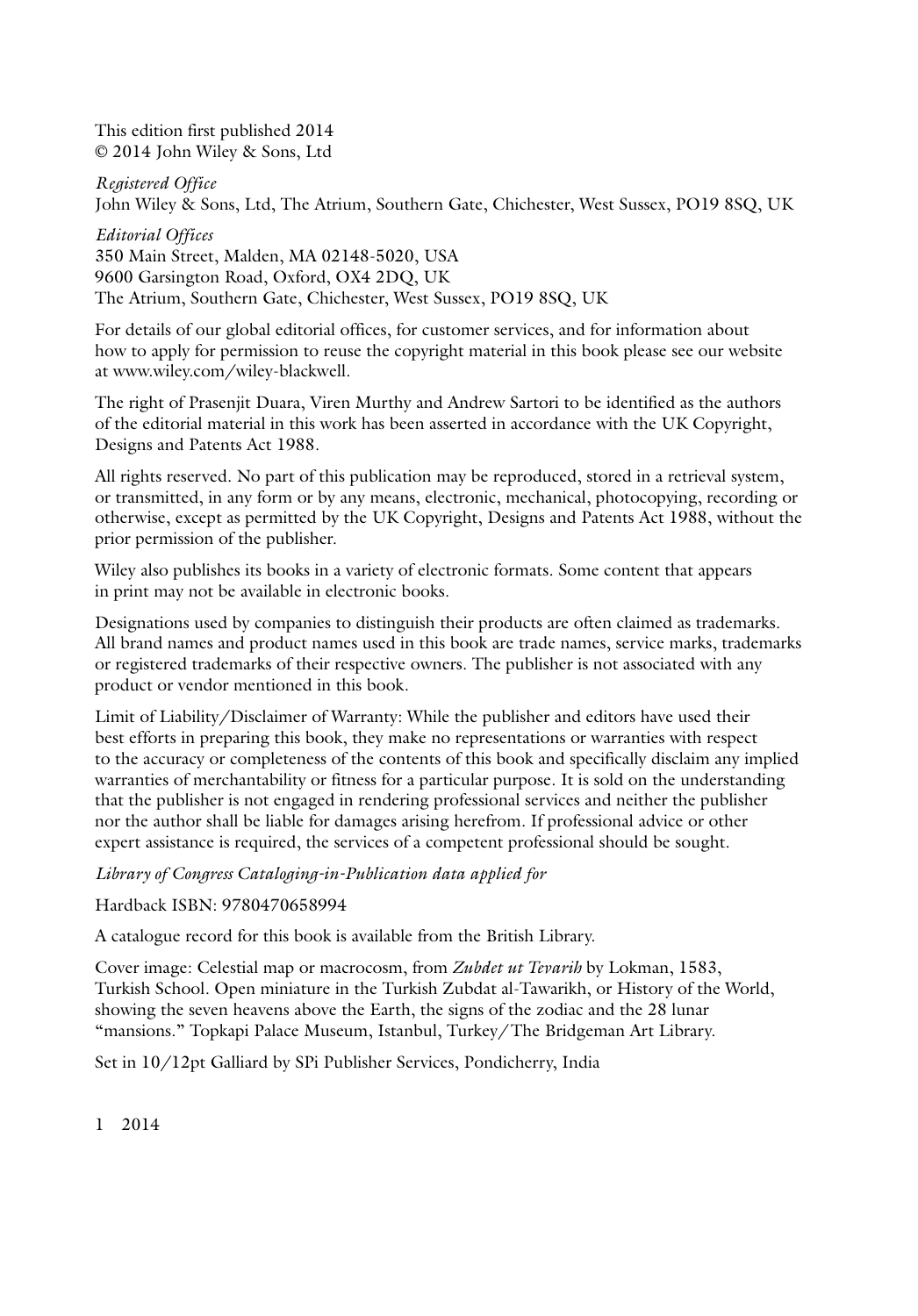### CHAPTER TWO

## **Classical Chinese Historical Thought**

### *MICHAEL PUETT*

The writing of history has long been seen as a crucial cultural exercise in China. The issue was not simply to write down what happened in the past – although what happened in the past was certainly seen as tremendously important. The concern was rather to understand the past, to see if there might be larger patterns to explain what occurred, and to relate oneself properly to those patterns. Those who could explicate the past and teach future generations how to orient themselves accordingly were granted tremendous cultural significance. Indeed, Confucius, widely recognized as the greatest sage in Chinese history, is said to have written only one text – an annals of his home state of Lu. And this text came to be defined as one of the great classics of the tradition, subjected to extraordinarily careful readings.

The result of this cultural focus was a tremendously rich historiographical tradition. Much of the intellectual and interpretive work that would in other cultures be devoted to philosophical writings would in China often be placed at least in part into the historiographical tradition.

#### **The Mandate of Heaven and the Dynastic Cycle**

Some of the key issues of debate in the Chinese historiographical tradition are apparent from an early period. In the middle part of the eleventh century BCE, a group called the Zhou defeated the Shang, the dominant power in the north China plain. In texts written after the conquest and later collected together into a work called the *Book of Documents* (*Shangshu*), the Zhou placed the conquest within a larger vision of history rooted in the behavior of rulers and the actions of Heaven. According to this vision, Heaven was a moral deity that decided who should rule all under Heaven based upon the moral qualities of the humans in question. More specifically, Heaven would give the most moral individual in the land the mandate to rule. That mandate would be passed down from father to son until a bad ruler emerged in the dynasty. Heaven would then withdraw the

*A Companion to Global Historical Thought*, First Edition. Edited by Prasenjit Duara, Viren Murthy and Andrew Sartori.

<sup>© 2014</sup> John Wiley & Sons, Ltd. Published 2014 by John Wiley & Sons, Ltd.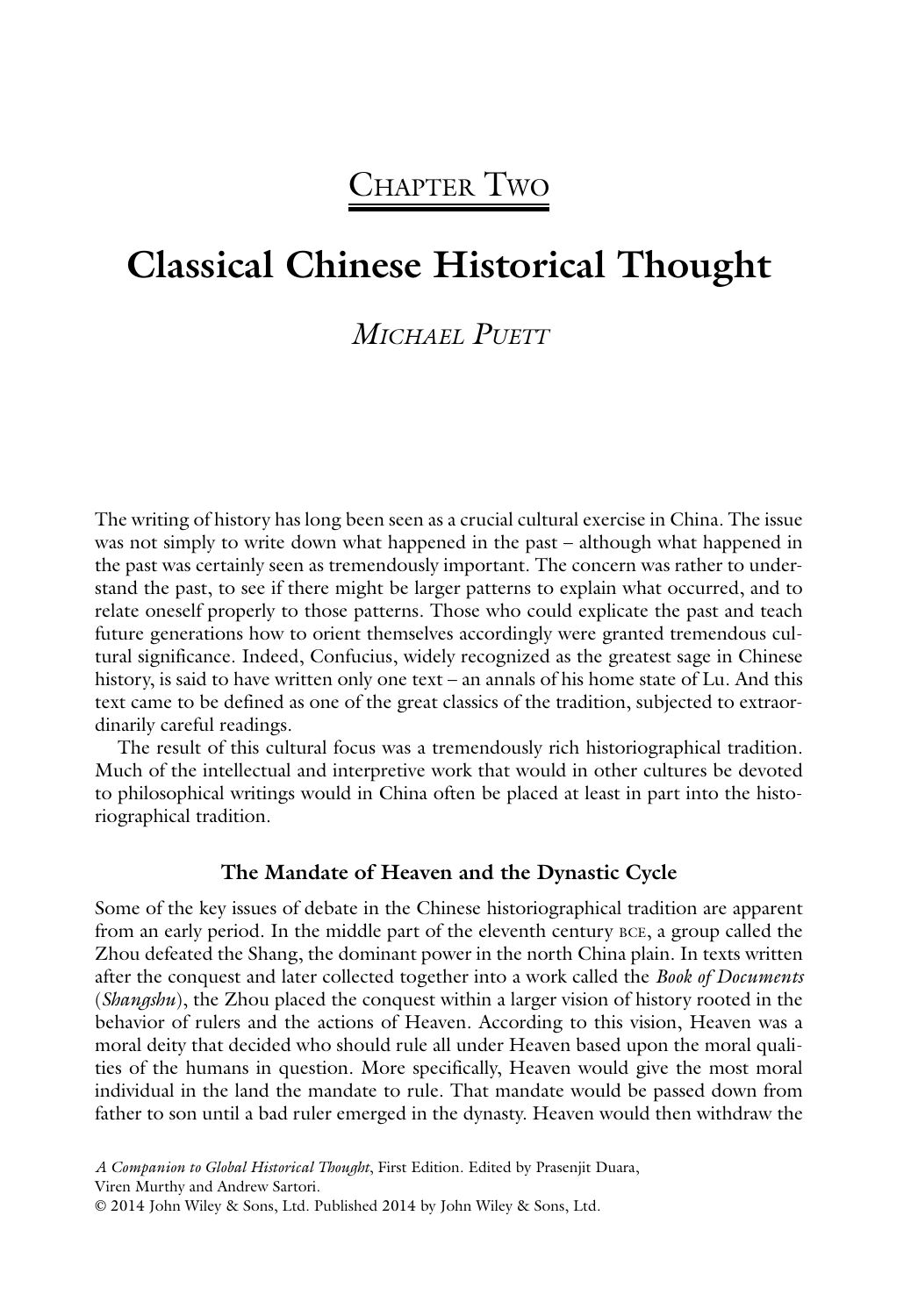mandate from that dynasty and bestow it on another dynasty. This general vision of history, based upon the bestowal and removal of the Mandate by Heaven, would be called the dynastic cycle.

In the case at hand, the Zhou claimed that Heaven had centuries before bestowed the mandate on Yu, who thus founded the Xia dynasty. When a bad king emerged among the Xia, Heaven withdrew that mandate and bestowed it instead upon the Shang. Now, the Zhou claimed, Shang rule had also degenerated, and thus Heaven was bestowing the mandate upon the Zhou.

Such a vision of the Mandate of Heaven would become a key part of subsequent Chinese political theory, and so would the notion of a dynastic cycle become a key part of the later historiographical tradition. It is important to note, however, that in both cases we are dealing not with assumptions but with consciously formulated doctrines that would thereafter be associated with the three dynasties of the Xia, the Shang, and the Zhou. Later rulers who wished to emphasize their connections to these early states would appeal to the Mandate of Heaven and the dynastic cycle model, whereas those who opposed it would make very difference appeals.

#### **The Historian as Sage**

The subsequent breakdown of the Zhou also marked the end of the Three Dynasties period. When the Zhou weakened, it was not replaced by another dynasty. On the contrary, the realm broke down into several competing states. From the point of view of those who saw the period of the Three Dynasties as a great era, this was seen as a period of decline, a period when the realm was no longer unified by a single ruler.

Among those who viewed history this way was Confucius  $(551-479 \text{ BCE})$ . Confucius would later be credited with editing materials from the Zhou dynasty in order to transmit them to later history – the *Book of Documents*, the *Book of Odes*, the *Book of Changes*, and the *Record of the Rites*. As we have seen, the first articulation of the Mandate of Heaven can be found in several chapters of the *Book of Documents*. Since Confucius would later be seen as the editor of the *Book of Documents*, the vision of a dynastic cycle and a Mandate of Heaven would come to be associated with Confucius.

The only text that Confucius was credited with having written, however, was the *Spring and Autumn Annals*, a chronicle of the state of Lu from 722 to 481. The text of the *Spring and Autumn Annals* reads like a dry chronicle. But, according to later readers, it should be read as a complex work, with a hidden critique of the age following the breakdown of the Zhou.

Mencius (372–289 BCE), a later follower of Confucius, read the *Spring and Autumn Annals* in precisely this way:

As the generations declined and the way became obscure, heterodox teachings and violent practices arose. There were instances of ministers killing their rulers and sons killing their fathers. Confucius was worried and created (*zuo*) the *Spring and Autumn Annals*. The *Spring and Autumn Annals* is an undertaking for a Son of Heaven. This is why Confucius said: "Those who understand me will do so through the *Spring and Autumn Annals*; those who condemn me will do so through the *Spring and Autumn Annals*." (*Mengzi*, 3B/9)

For Mencius, Confucius was a sage – a figure able to understand the world properly and see how to bring order to it. However, Confucius was not recognized as a sage in his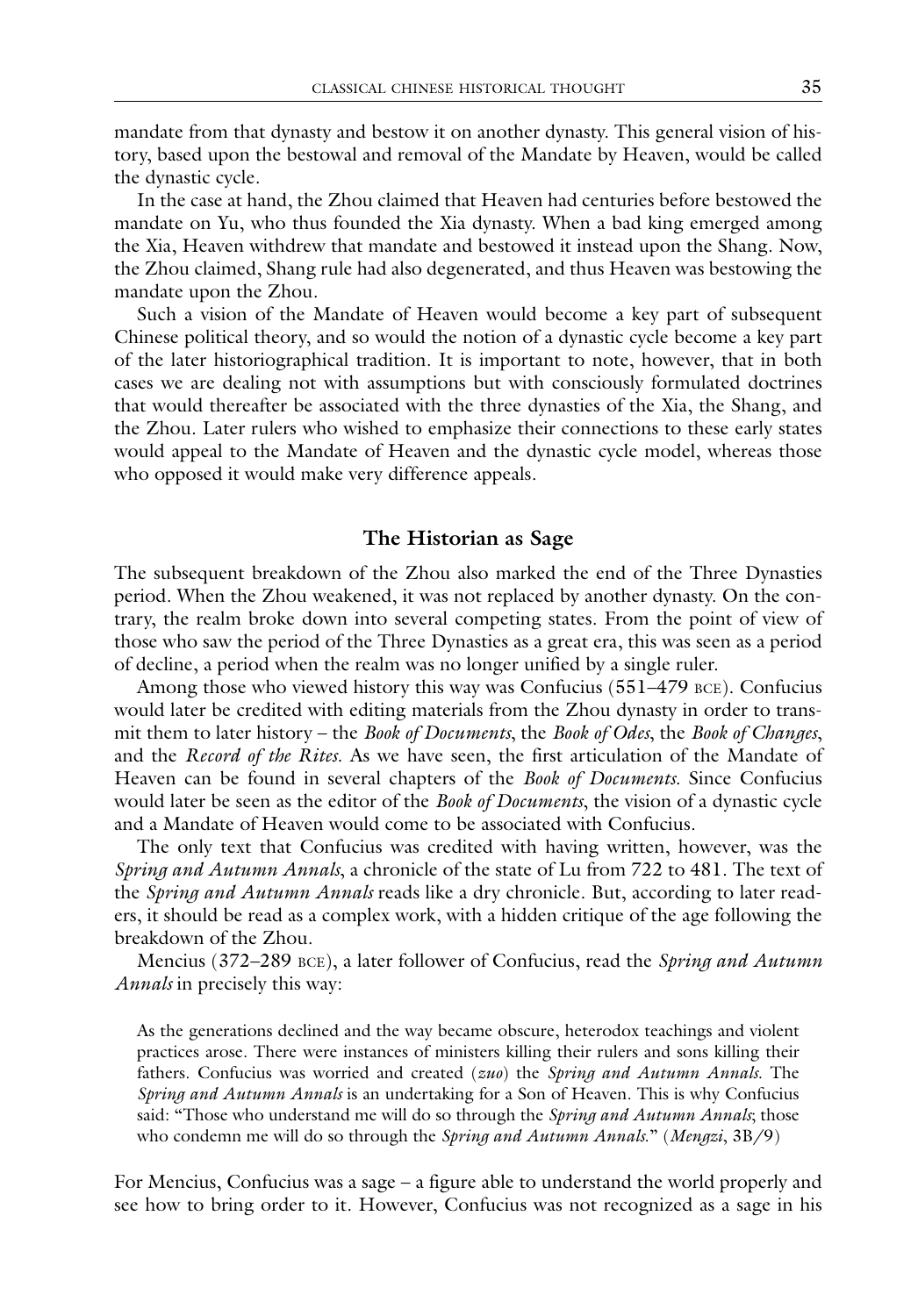own day. Accordingly, the only way that Confucius could bring order to the world was to write the *Spring and Autumn Annals*, laying out the principles of proper behavior as a model for future figures.

In other words, for Mencius, creating a work of history is the work of a sage. The word that Mencius uses for "create" here is *zuo* – a term that Mencius feels should be reserved for the work of a sage. Confucius himself had denied that he was a sage and a creator:

The master [Confucius] said: "Transmitting (*shu*) but not creating (*zuo*), being faithful toward and loving the ancients, I dare to compare myself with old Peng." (*Lunyu*, 7/1)

Mencius, in saying that Confucius had created the *Spring and Autumn Annals*, is revealing that Confucius was in fact a creator and was in fact a sage.

These points would reverberate throughout the later Chinese historiographical tradition. First of all, in terms of the *Spring and Autumn Annals* itself, it would mean that what would appear to be simply a chronicle of events in the state of Lu would on the contrary be read as a work of tremendous complexity, with lengthy commentaries written to explain how, through the word choices used and the ways that events were narrated, Confucius was revealing larger patterns in history and providing a model for future generations.

Second, it would open up a debate for later authors and readers of historical works. Is, for example, a given author of a historical work simply trying to transmit a record of what happened, or is the author making a complex argument through the way that historical work is narrated? In the vocabulary of the debate, is the author simply transmitting (*shu*) or creating (*zuo*)? The former would be the work of a scribe, while the latter would be the work of a sage. Following the denials of Confucius, most subsequent authors would claim to be simply narrating events, but many would, through that denial, hope to be read as doing much more. And later readers would often evaluate works of history (either positively or negatively, depending on the point of view of the reader) based upon the degree to which they were or were not simply narrating the past or creating a significant argument.

The third point relates to the goal of historical writing and the nature of the argument that an author might be seeking to make in an historical work. If writing a text like the *Spring and Autumn Annals* would be the equivalent of the work of a ruler, it meant that such a work would have the same function as rulership. But instead of ordering the world through one's actions and leaving a model for future generations through one's accomplishments, a sage like Confucius would write such a work to explicate the patterns of proper behavior for future generations. So one should study the work to learn how to respond well or poorly to situations.

This had a further corollary as well for those who wished to work within this tradition: the patterns that one could find in a work like the *Spring and Autumn Annals* are, in a sense, timeless. One would read the *Spring and Autumn Annals* not, for example, to find out what happened in the state of Lu after the decline of the Zhou court; one read it to find timeless principles for proper behavior.

The four texts that Confucius was credited with having edited (the *Book of Documents*, the *Book of Odes*, the *Book of Changes*, and the *Record of the Rites*), as well as the one he was credited as having written (*the Spring and Autumn Annals*), would later be defined as the Five Classics, and would thereafter become a key part of the curriculum for China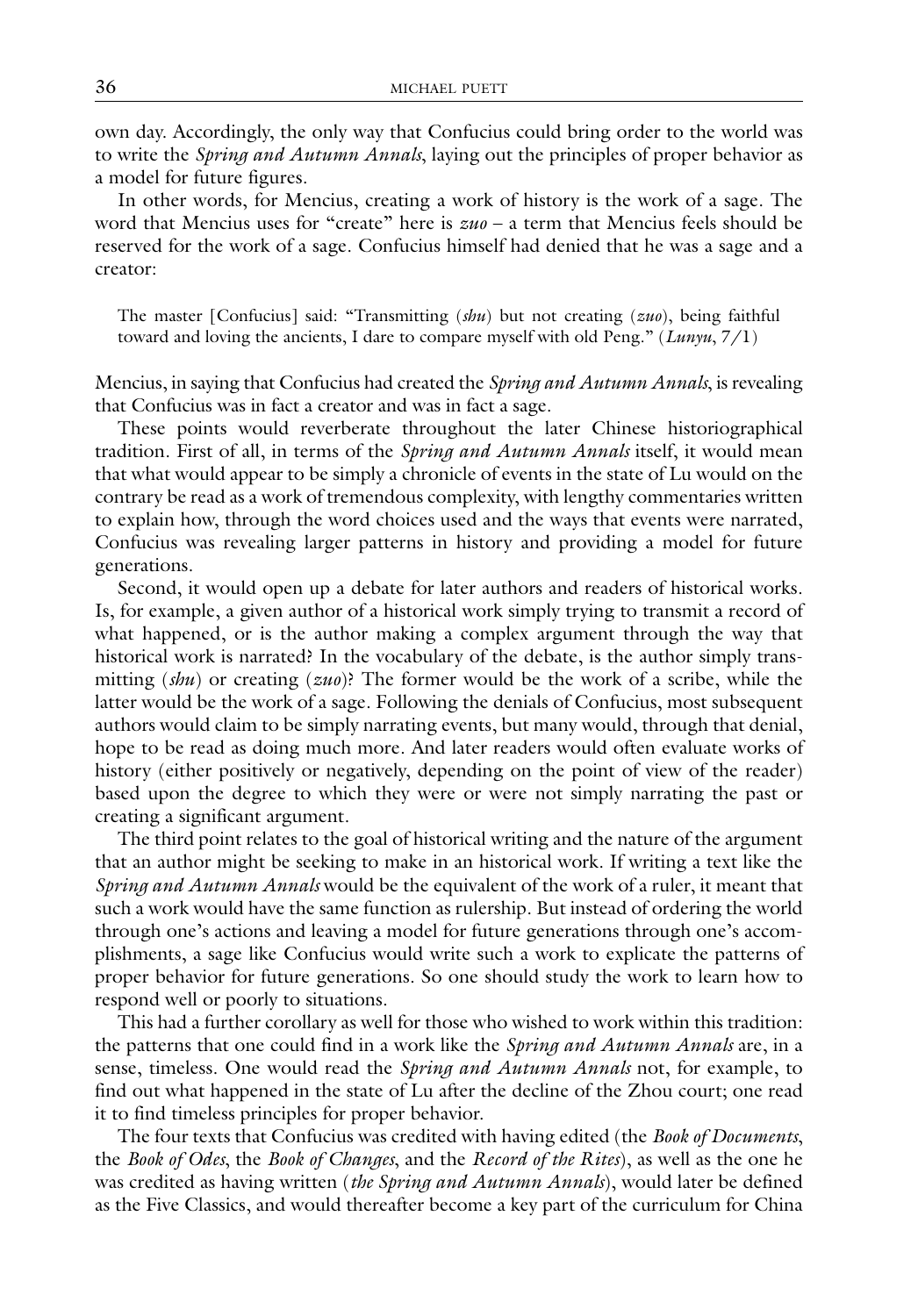and ultimately much of East Asia. Associated with Confucius, therefore, would be a sense that the vision of history laid out at the early Zhou court was based upon a set of timeless principles that should guide behavior in the future as well.

#### **Anecdotes**

Two other influential works related to the *Spring and Autumn Annals* were the *Zuo Commentary* (*Zuozhuan*) and *Discourses on the States* (*Guoyu*). Both of these are collections of historical anecdotes dealing with roughly the same time period as the *Spring and Autumn Annals*. Unlike the chronicle form of the *Spring and Autumn Annals*, the *Zuo Commentary* and the *Discourses on the States* consist of stories, often with lengthy dialogues. Moreover, unlike the *Spring and Autumn Annals*, the authoring of the *Zuo Commentary* and the *Discourses on the States* was not associated with claims of sagehood. By at least the early Han, both works were ascribed to Zuo Qiuming (fifth century), and both were read as works supplementing and providing historical background to the sagely work of Confucius. The *Zuo Commentary* was read as a commentary to the *Spring and Autumn Annals*, in which the stories served to provide historical background to the events chronicled in the *Spring and Autumn Annals*, while the *Discourses on the States* were series of stories dealing with other states not covered in the *Spring and Autumn Annals*.

Doubt has long been thrown on the ascribed authorship of these texts. David Schaberg (2002), for example, has hypothesized that these stories and anecdotes arose out of followers of Confucius and were designed to provide a moralistic reading of history as well as a set of models for argumentation at court. Regardless of the actual authorship of the materials, however, they would play a significant role in later Chinese historiography. Unlike the dry chronicle format of the *Spring and Autumn Annals*, the stories of the *Zuo Commentary* and the *Discourses on the States* were carefully crafted pieces that would become a model for later historians seeking a more colorful style. Moreover, although they could be read simply as providing background to the *Spring and Autumn Annals*, they could also be read as complex stories in their own right that needed to be carefully interpreted to tease out the hidden patterns. This too would provide a potential model for future historians.

#### **The Beginning of Imperial Historiography**

The end of the self-perceived period of disorder, when the Zhou had declined but had not been succeeded by another unifying dynasty, came to an end in 221 BCE, when the state of Qin unified the various states and began a new dynasty. However, the vision of history that was emphasized in the Qin court was not based upon that argued at the beginning of the Zhou dynasty. Instead of claiming that Heaven had removed the mandate from a previous dynasty and bestowed it upon the Qin, the Qin on the contrary claimed that the formation of the new dynasty was entirely the work of the founder himself.

This new imperial vision of history can be seen clearly in the inscriptions that the First Emperor set up after the conquest. The First Emperor declares himself a sage, creating (*zuo*) a new order. Heaven is not mentioned. Moreover, he claims not to be returning to a virtuous moment achieved at the beginning of the previous dynasties but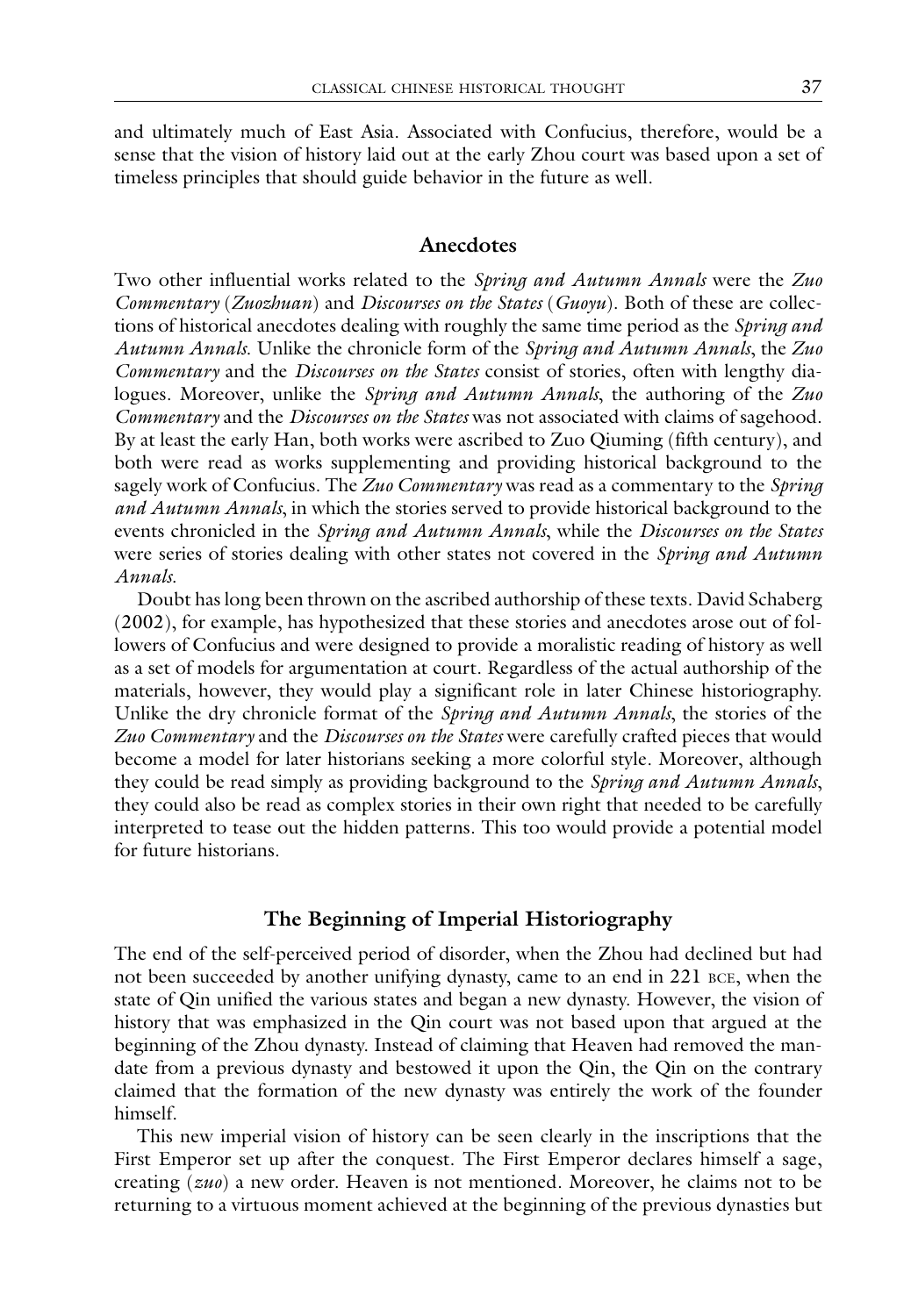rather to be creating a better world that fully superseded the accomplishments of the previous dynasties:

It is the twenty-eighth year. The First Emperor has created (*zuo*) a new beginning. He has put in order the laws, standards, and principles for the myriad things . . . . All under Heaven is unified in heart and yielding in will. Implements have a single measure, and graphs are written in the same way . . . . He has rectified and given order to the different customs . . . . His accomplishments surpass those of the five thearchs . . . . (*Shiji*, 6.245)

Unlike Confucius, the First Emperor is a sage who does rule the realm, and it is therefore his accomplishments themselves that will serve as a model for later ages:

. . . The great sage created (*zuo*) order, established and settled the laws and standards, and made manifest the relations and principles . . . .

He universally bestowed and clarified the laws to bind all under Heaven and to stand eternally as a righteous pattern.

Great indeed! Everyone within the divisions will receive and accord with the intent of the sage.

The numerous ministers praise his accomplishments, requesting to carve them on stone and display them and hand them down as a constant model. (*Shiji*, 6.249)

This is, in a sense, an anti-historical vision: the model for the future is not to be found in a sagely reading of the past but rather in the accomplishments of this single great sagely ruler. In response to critics arguing that the Qin could not succeed by so dramatically shifting from the past, the First Emperor ordered the books burned to prevent anyone from using the past to criticize this new order (*Shiji*, 6.255)

Moreover, the Qin rejected the dynastic cycle model as well. As we can already see from the ruler's title, the ruler declared himself to be the first emperor. His son would be the second, and continuing onward. So it would be a dynasty, but it would never fall: the line would continue for ten thousand generations (*Shiji*, 6.236). Given the lack of references to a Mandate of Heaven, there would appear to be no possibility that Heaven might at some point remove a mandate from the Qin and replace it with another dynasty. In short, the Qin claimed to be breaking from the Bronze Age model of a dynastic cycle altogether and instead creating a new, enduring empire.

#### **Sima Qian**

Despite its extravagant claims, the Qin fell in 206 BCE, soon after the death of the First Emperor. At the beginning of the ensuing Han dynasty, a debate developed as to whether to return to the older models of the past or to continue the imperium of the Qin. During the reign of Emperor Wu (156–87 BCE), the debate was decisively won by those supporting a continuation of the Qin model of an enduring empire.

This re-creation of the empire had numerous cultural repercussions as well. Just as in the political sphere the sense was that a new form of statecraft was being forged, bigger and better than anything that had existed in antiquity, so in the cultural sphere were authors trying to write texts grander, larger, and far more comprehensive than anything previously written.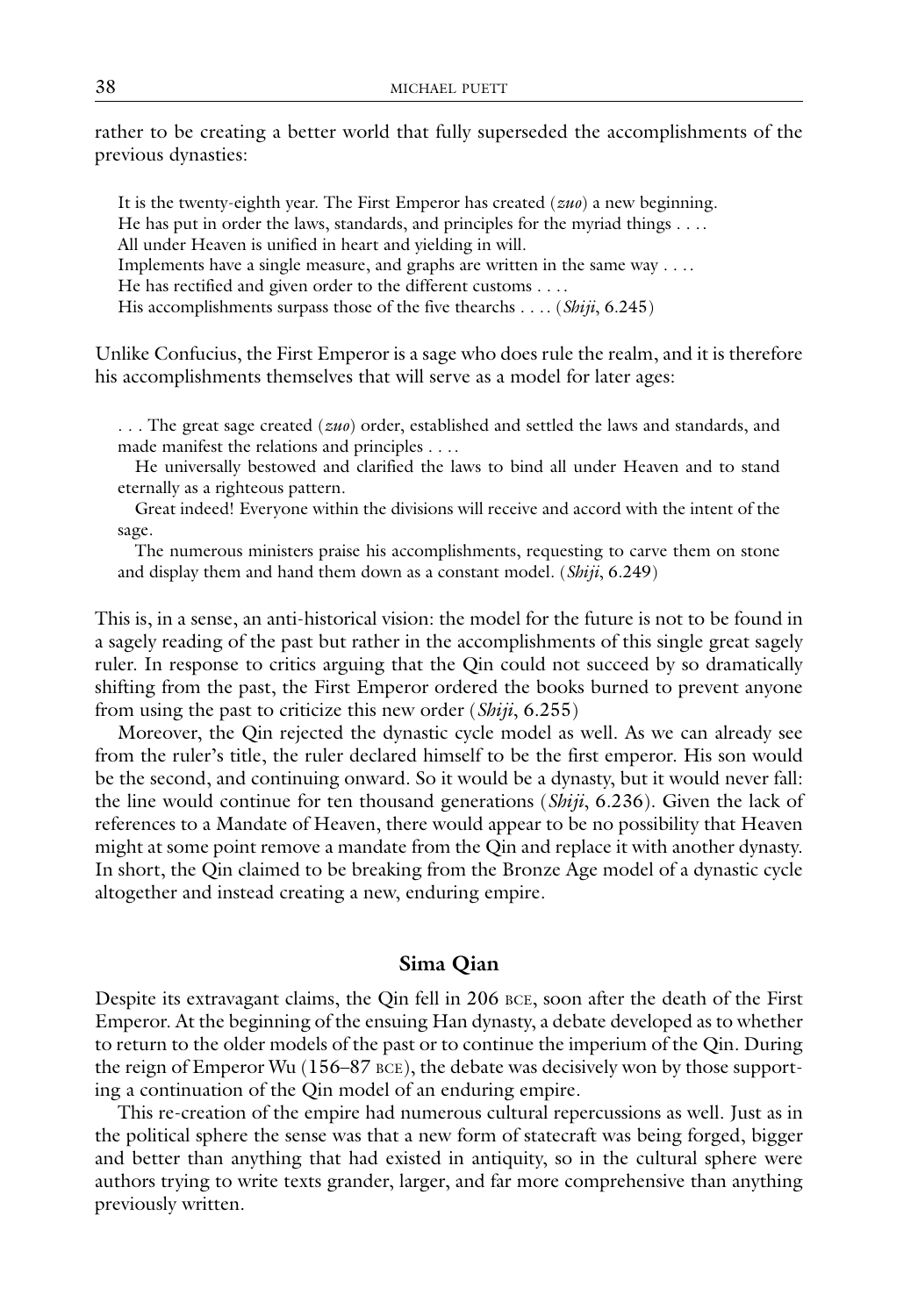In the area of historical writing, these characteristics held sway as well. This same moment that witnessed the great expansion of the Han empire also helped to generate one of the most potent voices in the Chinese historiographical tradition. Sima Qian (ca. 145–87 BCE), a contemporary of Emperor Wu, is the author of the *Records of the Grand Historian* (*Shiji*), one of the greatest examples of Chinese historiography from the classical period. The *Records of the Grand Historian* was intended to be a full history of China up until the time of Sima Qian himself – by far the grandest and most exhaustive historical work yet attempted in the Chinese tradition.

In authoring the work, Sima Qian explicitly played upon the associations of Confucius with the authoring of the *Spring and Autumn Annals*. The fact that Sima Qian would write such a work might imply that he thought himself to be a sage at least as great as Confucius, and that he thought his ruler, Emperor Wu, deserved the same level of criticism that was accorded by Confucius to the period after the decline of the Zhou.

In his "Postface" to the *Records of the Grand Historian*, Sima Qian takes up these issues directly. He narrates a dialogue between himself and the minister Hu Sui:

The High Minister Hu Sui asked: "Why is it that, in ancient times, Confucius created (*zuo*) the *Spring and Autumn Annals*?" The Taishigong [i.e., Sima Qian] responded: "I have heard that Master Dong [Zhongshu] said, 'When the way of the Zhou declined and fell to waste, Confucius was the Supervisor of Justice in Lu . . . . He showed the rights and wrongs of two hundred and forty-two years so as to make a guide and standard for all under Heaven." (*Shiji*, 120.3297)

When Hu Sui then points out that the parallel would imply that Sima Qian was therefore authoring a work of history to criticize his age and ruler as well, Sima Qian immediately denies that his history should be compared with the *Spring and Autumn Annals*:

What I am referring to is transmitting (*shu*) ancient affairs and arranging and ordering the traditions passed down through the generations. It is not what can be called creating (*zuo*), and for you to compare this with the *Spring and Autumn Annals* is mistaken. (*Shiji*, 120.3299–3300)

But such a statement that he is merely transmitting and not creating is a clear play on Confucius's claim of merely being a transmitter and not a creator. Just as Confucius, a true sage, would claim that he is a mere transmitter, Sima Qian, through the same wording, implies the same. And, like Confucius, the implication would appear to be that Sima Qian is implicitly proclaiming himself to be a sage. This work of history, Sima Qian is claiming, is, like the *Spring and Autumn Annals*, making an argument, and it should be read with the same care as was being granted to Confucius's work. And the critiques of Emperor Wu in the work were clear as well.

But several differences with the *Spring and Autumn Annals* are immediately apparent. To begin with, the *Spring and Autumn Annals* is a straightforward chronicle of a defined period of history from a single (and rather small) state. Sima Qian's text, on the other hand, is a sprawling, massive work, covering all of history up to that point. Although, like the *Spring and Autumn Annals*, the *Records of the Grand Historian* is critical of the age in which it was authored, it nonetheless partakes of that age in another sense: like many other early Han works, it is a grand, comprehensive text that is perhaps at least in part hoping to supersede all previous examples of the genre – perhaps including the *Spring and Autumn Annals* itself.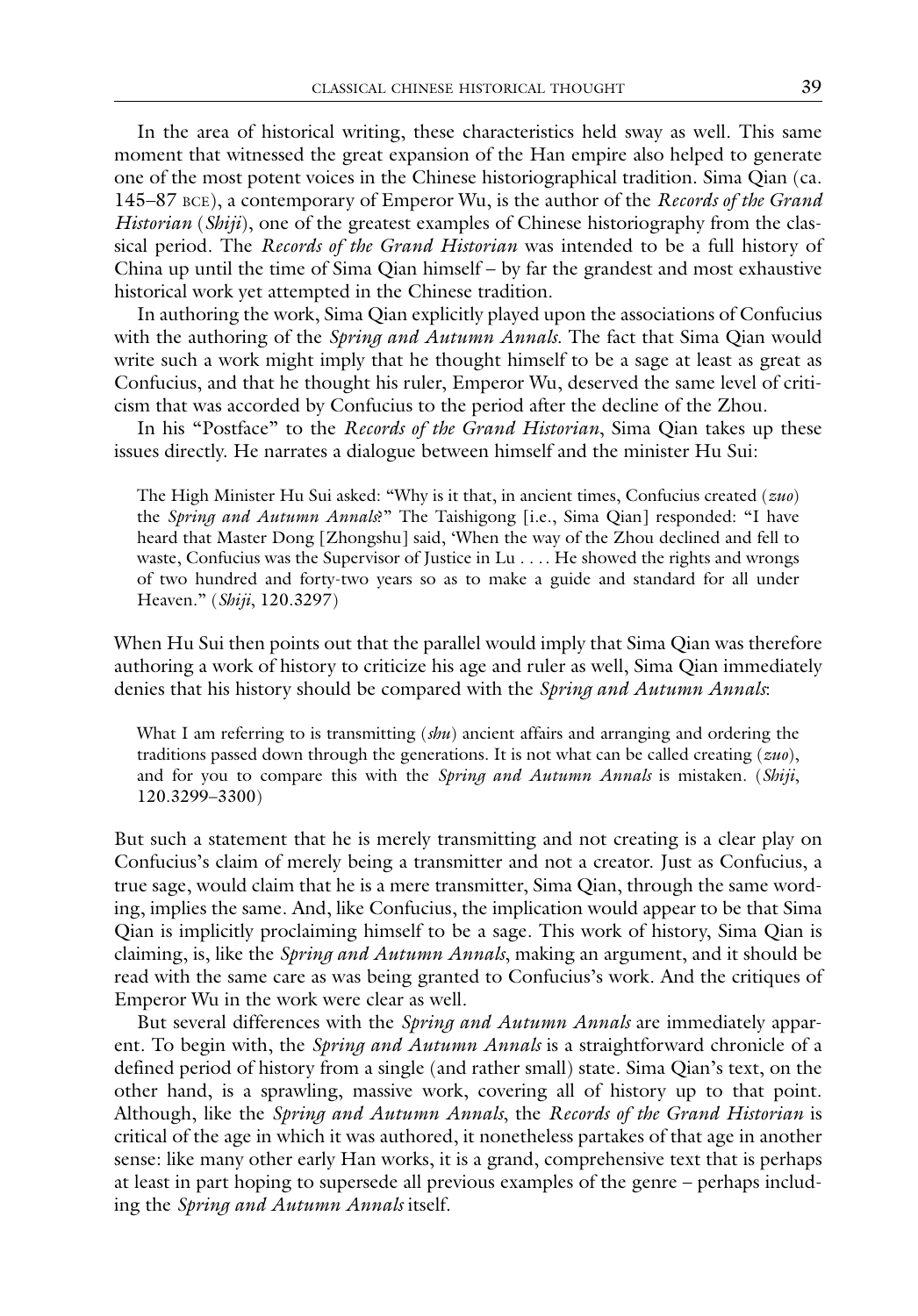Moreover, the *Spring and Autumn Annals* was a spare work that overtly reads as a rather dry chronicle of events. The style of the *Records of the Grand Historian*, on the contrary, is extremely passionate and compelling, and the storytelling is tremendously complex and nuanced. It reads far more like the *Zuo Commentary* than the *Spring and Autumn Annals*. Here too, the *Spring and Autumn Annals* seems less like a model Sima Qian was trying to follow than a work Sima Qian was hoping to best.

The format of the text is radically different from the *Spring and Autumn Annals* as well. Instead of a simple chronology of events, the *Records of the Grand Historian* is arranged in a much more complex way. The first section of the *Records* is the annals section, which gives the basic annals of the rulers and major political actors of China from antiquity through the early Han. The next section is the chronological tables, which organizes the chronologies of the various events of the past. Following this is the treatises section, focused on various topics such as economic policy and sacrifices. A fourth section is devoted to the major hereditary houses and major figures. The final section is on the biographies of major individuals.

This organization had several implications. First of all, the history was not concerned simply with high-level political actors. In the history as well were included, for example, assassins and merchants. Moreover, it allowed Sima Qian to bring in another element to historiography, namely that of perspective. Given the ordering, it meant that significant political events would appear in several chapters in different sections, each written in terms of the perspective of distinct actors. Sima Qian could thus bring in very complex arguments about events by showing the reader that same event from numerous different perspectives.

Another difference from the *Spring and Autumn Annals* is crucial as well. Sima Qian closes his chapters with an evaluation of the topic or figure in question. These statements are introduced by the statement, "The Grand Historian states . . ." Sima Qian thus grants to himself the right to make explicit comments concerning the events of the past – something certainly not seen in the *Spring and Autumn Annals*.

Perhaps most importantly, the vision of history presented in the *Records of the Grand Historian* is not a moral one. There is no claim that Heaven rewards the good and punishes the bad. Indeed, the first chapter of his section on biographies, "The Biography of Bo Yi," rejects such a view, explicitly critiquing Confucius and the Classics (*Shiji*, 120.2121).

Moreover (and relatedly, since the view would undercut the claim of an overarching Mandate of Heaven), there is no claim that history is essentially cyclical, as one would find in the discussions of the Mandate of Heaven in the *Book of Documents*. Indeed, the overall view seems best described as accumulative: actions are taken by particular actors in response to particular situations, and those actions have consequences for subsequent actors who must then deal with the new contexts that have been created (Puett 2001: 273n98). The rise of empire for Sima Qian seems very much along these lines. The introduction of empire has resulted in the formation of a world now very different from antiquity. Once it has been created, one cannot simply return to the practices of the past. Gone, in other words, are the views found in so many readings of the *Spring and Autumn Annals* that timeless principles can be found through the study of the past.

Sima Qian is indeed making a complex argument concerning the past, but it is hardly one that fits within the framework of the *Book of Documents* and the *Spring and Autumn Annals*.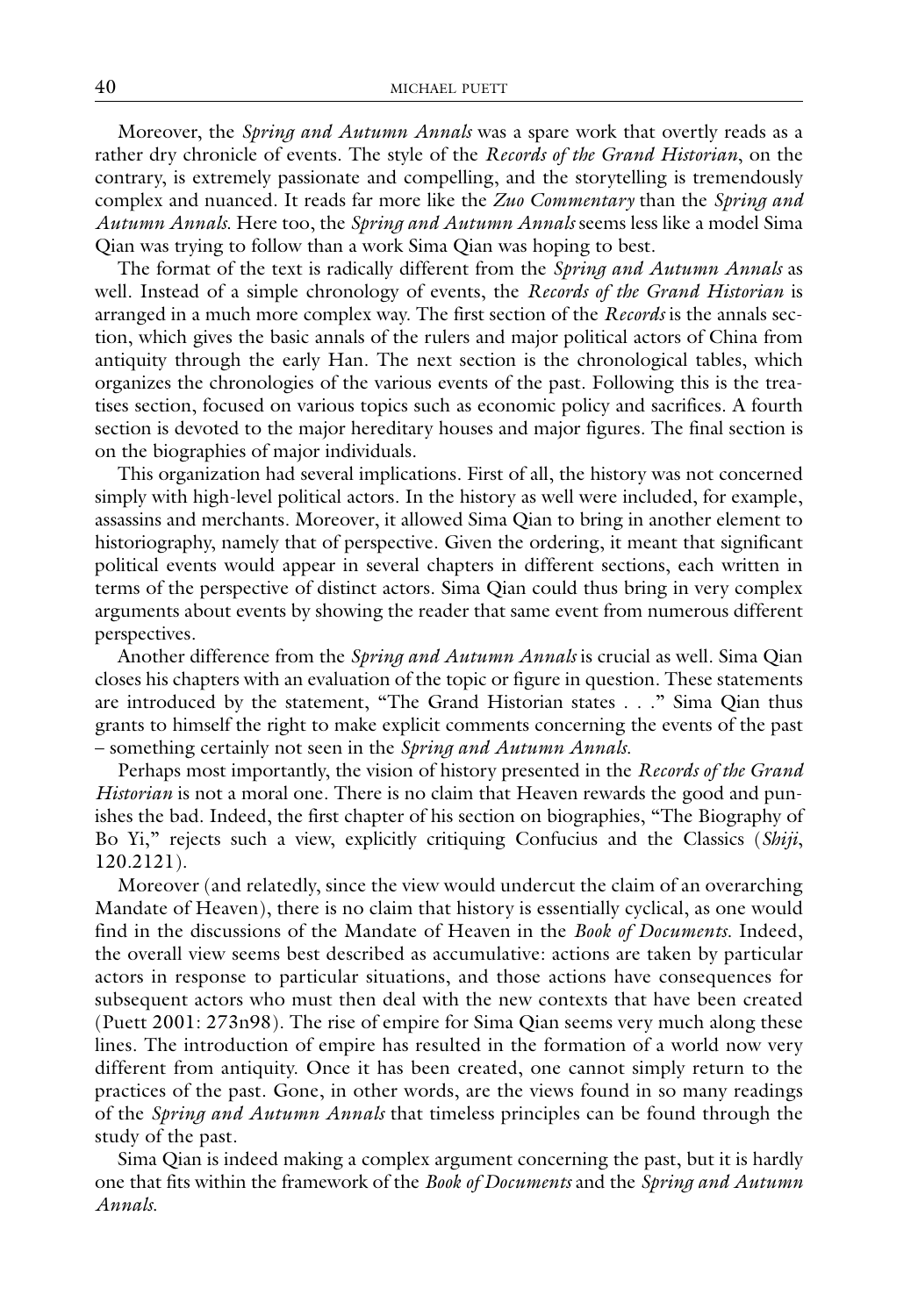#### **Ban Gu**

One of the earliest critics of Sima Qian's method of historiography was Ban Gu (32–92). Living at the beginning of the Eastern Han dynasty, Ban Gu authored the *History of the Han*. The goal of the work was to write a comprehensive account of the Han dynasty up to 25 CE. Unlike Sima Qian, therefore, the *History of the Han* was not intended as a full account of all of Chinese history. Moreover, Ban Gu strongly opposed the sagely pretensions of Sima Qian. In his biography of Sima Qian, for example, Ban Gu explicitly criticized Sima Qian's failure to work within the historiographical guidelines of Confucius.

Another key, and for Ban Gu related, difference lies in their respective attitudes toward the Han. Sima Qian was highly critical of the empire of Emperor Wu, and Ban Gu fully shared Sima Qian's negative appraisal of Emperor Wu. But Ban Gu lived in a very different period of the Han dynasty than Sima Qian did. By the end of the Western Han, the imperial vision of Emperor Wu had fallen dramatically out of favor. In the 30s BCE, the Han court had turned toward modeling itself on the Five Classics, edited and (in the case of the *Spring and Autumn Annals*) authored by Confucius. For Ban Gu, support for the Han (apart from figures like Emperor Wu) and support for Confucius went hand in hand.

Gone, therefore, in the *History of the Han* are implicit (even through denials) of sagacity on the part of the author. Gone as well, as we have seen, is the attempt to write a comprehensive account of all of Chinese history. The style of the text is also notably more humble and restrained. And, finally, absent is any claim of significant discontinuities in history. The Qin, for Ban Gu, does not seem to represent any significant break; the principles of governance are essentially the same for the Han as they were for earlier dynasties, and the same patterns discerned in the texts edited and authored by Confucius hold for the present.

Nonetheless, Ban Gu did appropriate the organization of the *History of the Han* from the *Records of the Grand Historian*. Like Sima Qian's work, Ban Gu's text was accordingly divided into the same sections as the *Records of the Grand Historian*. This appropriation would have a significant impact on the later tradition: since it was brought into Ban Gu's history, the division of sections introduced by Sima Qian would be seen as legitimate by later historians working within the Confucian framework.

Ban Gu's *History of the Han* would become the most influential work for later dynastic histories. Although building on and appropriating the work of Sima Qian, Ban Gu was able to create a model for how a history of a dynasty could be written in a way that would work within the framework of the *Book of Documents* and the *Spring and Autumn Annals*. While the *Records of the Grand Historian* would be either criticized or praised for its compelling style, complex narration, and highly individual voice, the *History of the Han* would become the model of later dynastic histories.

#### **Millenarian Visions**

The breakdown of the Han empire in the second century helped to stimulate the emergence of a number of millenarian movements. In several texts from the second and third centuries, one finds a vision of history based on larger cosmic cycles, in which the breakdown and ultimate fall of the Han was read not simply as the end of a dynasty but rather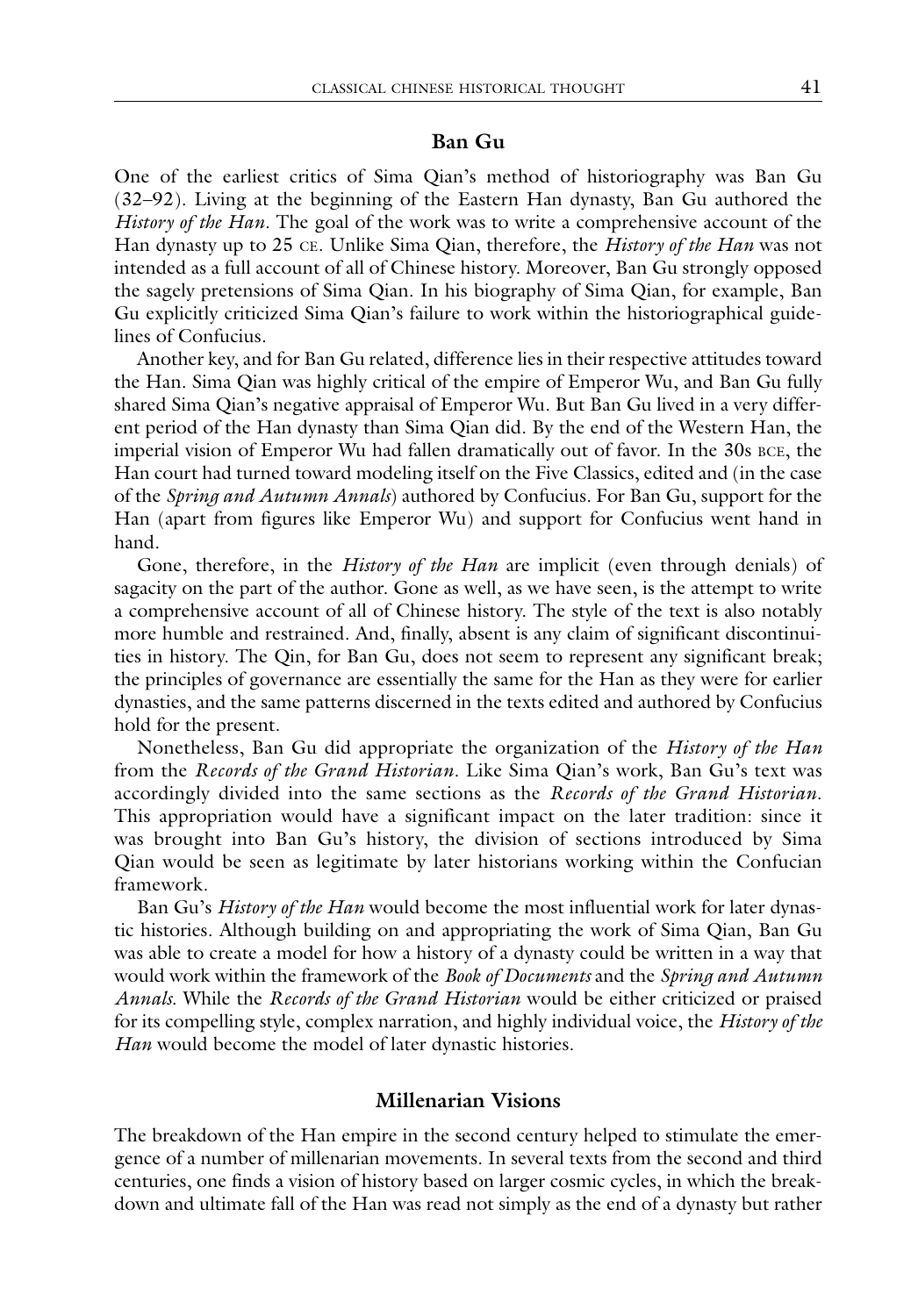as the end of a much larger cosmic cycle. The current cosmic cycle was seen as coming to an end due to the improper behavior of humans.

One of the most influential of these millenarian movements was the Celestial Masters. The high god for the Celestial Masters was the Way – a higher deity than Heaven. The Way would periodically take the form of a human, called Laozi, to offer revelations to humanity. The most recent of these, according to the Celestial Masters, had occurred in 142, with a revelation to Zhang Daoling. As one of the Celestial Masters texts, "Commands and Admonitions for the Families of the Great Dao" (*Dao jia ling jie*), puts it:

Though the Han house was thus established, its last generations moved at cross-purposes to the will of the Dao. Its citizens pursued profit, and the strong fought bitterly with the weak. The Dao mourned the fate of the people, for were it once to depart, its return would be difficult. Thus did the Dao cause Heaven to bestow its pneuma, called the "newly emerged Lord Lao," to rule the people, saying, "What are demons that the people should fear them and not place faith in the Dao?" Then Lord Lao made his bestowal on Zhang Daoling, making him Celestial Master. He was most venerable and most spiritual and so was made the master of the people. (Bokenkamp 1999: 173)

Despite this revelation, the evils of humanity could not be stopped, so the apocalypse will come anyway:

Since the evil of humanity could not be rooted out, you must first pass through war, illness, flood, drought, and even death. Your life spans have been depleted, and so it is appropriate that you must come up against these things. (Bokenkamp 1999: 173)

The followers of the Celestial Masters, however, will survive the coming catastrophe, become the seed people for the new era, and thus live to see a coming period of Great Peace:

You will see Great Peace. You will pass through the catastrophes unscathed and become the seed people of the later age. Although there will be disasters of war, illness, and flood, you will confront them without injury. (Bokenkamp 1999: 173)

This is very much a return to a cyclical vision of history, in opposition to the notion of an enduring empire so prevalent in the Qin and at times in the Han. However, the cycles here are worked out at the cosmic level, instead of being at the level of the rise and fall of human dynasties. It is also an attempt to return to having a divine power rather than human sages as being the major driving force of history. And this too is raised to a higher cosmic level. In the dynastic model, Heaven removes and bestows the mandate by sending signs to the humans. In this millenarian model, the god in question is much higher than Heaven. Moreover, this higher god works in human history by directly offering revelations to humans. The resulting texts are not products of human sages; they are sacred texts, revealed by a divine figure.

These texts from the second and third centuries are the first examples we have of a vision of history based upon divine revelation, large cosmic cycles, and apocalypse. Versions of such a vision would be picked up repeatedly by millenarian movements from then on in Chinese history.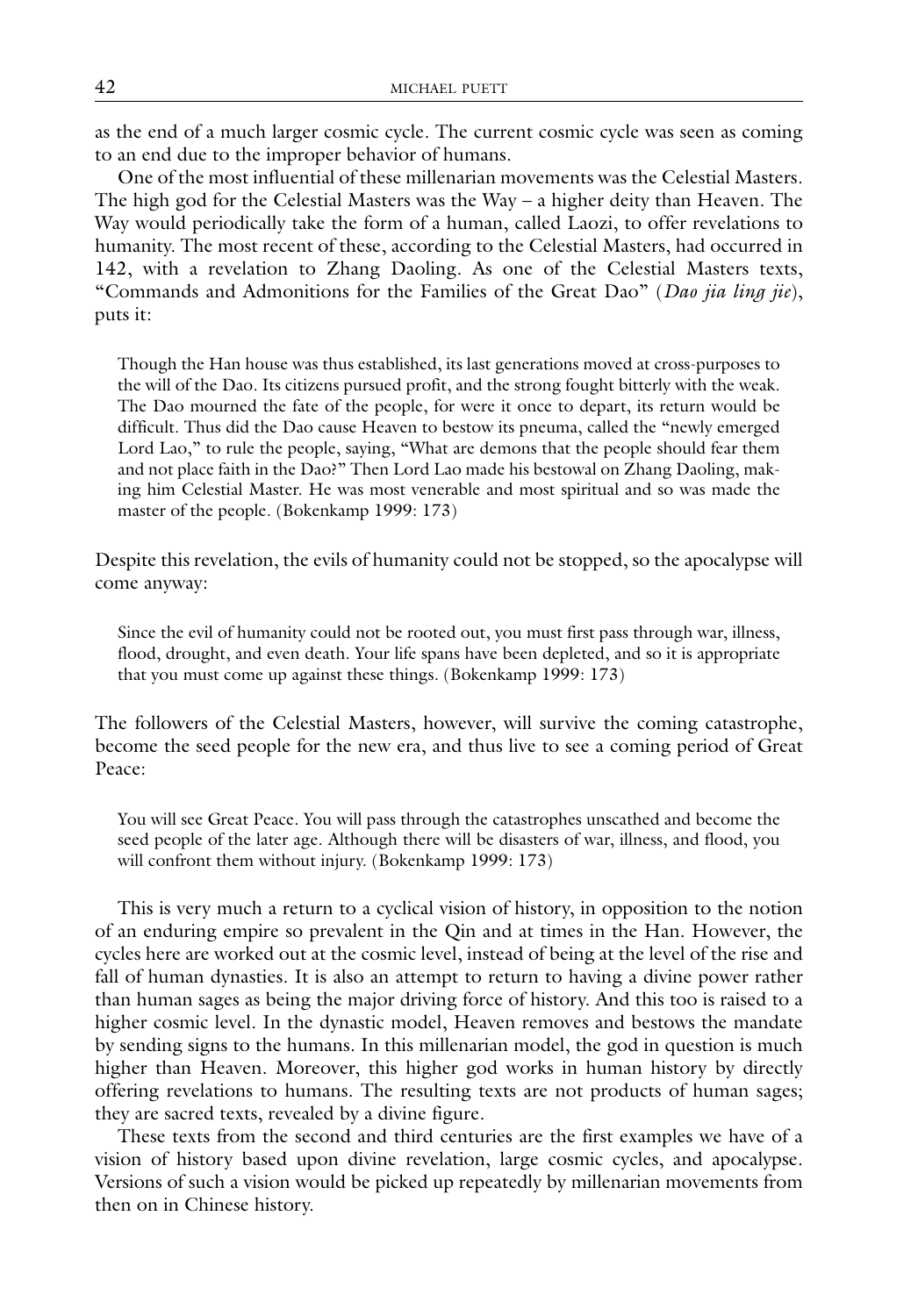#### **Empires as Dynasties**

The re-creation of the empire under the Tang (618–907) was a crucial moment in Chinese history. It would also become a crucial period for the development of the Chinese historiographical tradition. By the seventh century, there were numerous competing visions of history, along with numerous competing visions of statecraft and societal organization. The successful re-formation of an empire helped to define imperial unity as the political norm in China, and the vision of history that the Tang embraced would become equally influential.

Although an empire, the Tang fully supported a vision of history based upon the *Book of Documents* and the *Spring and Autumn Annals*. Moreover, they chose to institutionalize this vision: the Tang created a History Bureau to undertake the proper writing of history. During the Han, the histories of Sima Qian and Ban Gu were very much individual efforts. Under the Tang, the writing of history became an official imperial project.

Among the projects undertaken by the History Bureau were histories to be written for the period from the fall of the Han to the formation of the Tang. Each of these was written within a dynastic framework: each state was defined as a dynasty that rose and fell according to the moral actions of the founding and final rulers respectively. The primary model for the writing of these histories was Ban Gu's *History of Han*, a work that followed a dynastic model and was seen, unlike Sima Qian's *Records of the Grand Historian*, as working within the proper historical vision laid out by Confucius.

Another crucial activity of the Bureau was to compile records for a history of the Tang as well. The Bureau would collect documents and store them, thus implying that defining the place of the Tang in history would itself be an official imperial project.

The work of the History Bureau was not in any manner to be construed as that of a sage. The institutionalization instead involved defining the categories of knowledge and collecting the relevant material to fill in those categories. Although interpretive work undoubtedly occurred, the intent was to reduce such interpretive work as much as possible.

This fully removed the potential claim of sagehood from the writing of history. The writing was on the contrary associated with institutionalized scribal work, following the guidelines set out by the sage Confucius.

Such a vision of history thereafter became institutionalized. At the beginning of subsequent dynasties, a history of the previous dynasty would be written. That history would be read according to the dynastic model of a great founder followed by a subsequent decline. The vision of history initially developed in the *Book of Documents*, with the patterns of praise and blame that were read into the *Spring and Autumn Annals* and attributed to Confucius, along with the organizational system utilized by Ban Gu (even though first introduced by Sima Qian), thus became institutionalized as an imperial court project. Many of the characteristics of historiography that would ultimately come to be associated with China – a cyclical vision of history, based politically in the dynastic cycle, with a moral interpretation of the political actors involved in the cycle – were standardized at this point.

#### **Sima Guang**

The last major permutation we will discuss is the *Comprehensive Mirror for the Aid of Government* (*Zizhi tongjian*), written by Sima Guang (1019–1086). This was the first major attempt to write a comprehensive history – outside of the bounds of a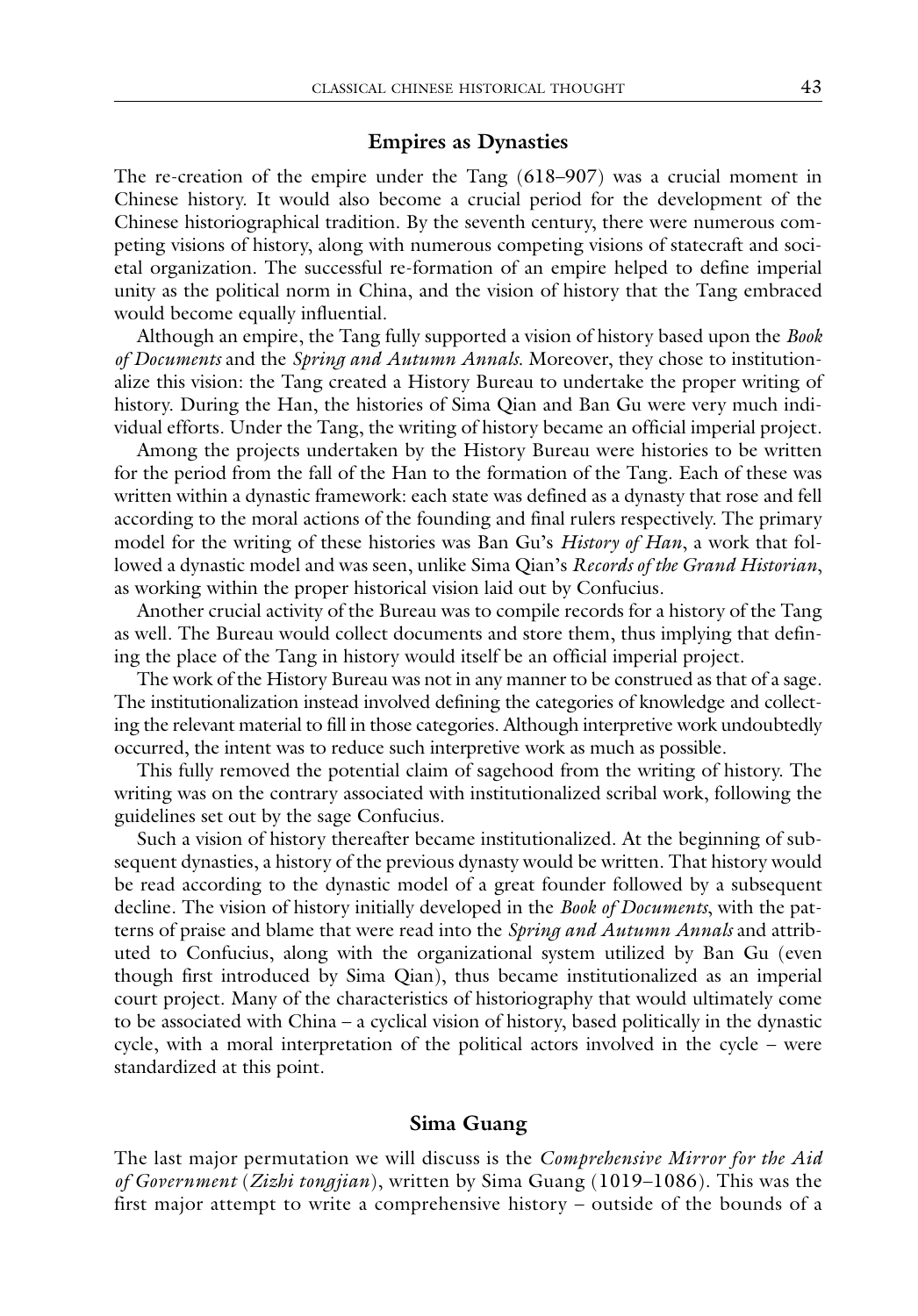dynastic history – since Sima Qian's *Records of the Grand Historian*. Also, like Sima Qian's great work before it, this was an individual effort, not a court-sanctioned history.

But fully absent in the text is any attempt to play the game of competitive sagacity vis-à-vis Confucius that Sima Qian had attempted. Indeed, the *Comprehensive Mirror for the Aid of Government* is written as a continuation of the *Spring and Autumn Annals*, working within the vision of history laid out by Confucius. It begins in 403 BCE and continues to 959. Moreover, Sima Guang rejects the division of sections that Sima Qian had created, and that had thereafter been adopted by Ban Gu and subsequent dynastic histories. The *Comprehensive Mirror for the Aid of Government* is on the contrary written as a straightforward chronicle, chronologically arranged. The temporal divisions are based entirely upon the dynastic cycle model, and the figures of concern are the major political actors. In short, the *Comprehensive Mirror for the Aid of Government*, far from being a grand, sagely work like that of Sima Qian, is on the contrary conceived as an explicit continuation of the *Spring and Autumn Annals*, focused on the rise and fall of dynasties and reiterating the basic patterns of moral actions and their repercussions.

The argument behind the text, also following the *Spring and Autumn Annals*, is to provide a model to aid future rulers. By laying out the principles of what is praiseworthy and what deserves blame among previous political actors, the text will hopefully provide a guide to future rulers and ministers.

Also unlike Sima Qian's vision, but very much like the *Spring and Autumn Annals* (at least as it had been read since the ascription of authorship to Confucius), Sima Guang held that history was not accumulative and indeed involved no significant breaks. The same principles that defined proper governance in 403 BCE equally defined it a millennium later.

#### **Conclusion**

We have traced a complex debate concerning visions of the past in China, the role of human and divine powers in forging history, and the nature of historical change. Although a vision of a dynastic cycle would ultimately become the official state position, this was true only quite late, and in opposition to several competing visions of historical change. Moreover, several of these earlier, competing visions of history would be appropriated later by counter-state movements. In particular, the millenarian visions we have noted would play a major role in later religious movements.

Equally under debate was the nature of the historian. Was the historian a sage, selfconsciously constructing a vision to educate the world, or was he (or they) simply a scribe or scribes, narrating past events by collecting the data into pre-given categories laid out by an earlier sage? The latter position was often claimed, but only as a selfconscious rejection of at least implicit claims by figures like Sima Qian to on the contrary be sages themselves.

Seeing the complexity of visions of history in China, one of the key directions for future studies lies in continuing to work through the nuances of these historical texts. With the exception of a few key texts such as the *Zuo Commentary* and the *Records of the Grand Historian*, many of the works from the Chinese historiographical tradition have been used as historical sources but have not been subjected to serious scrutiny as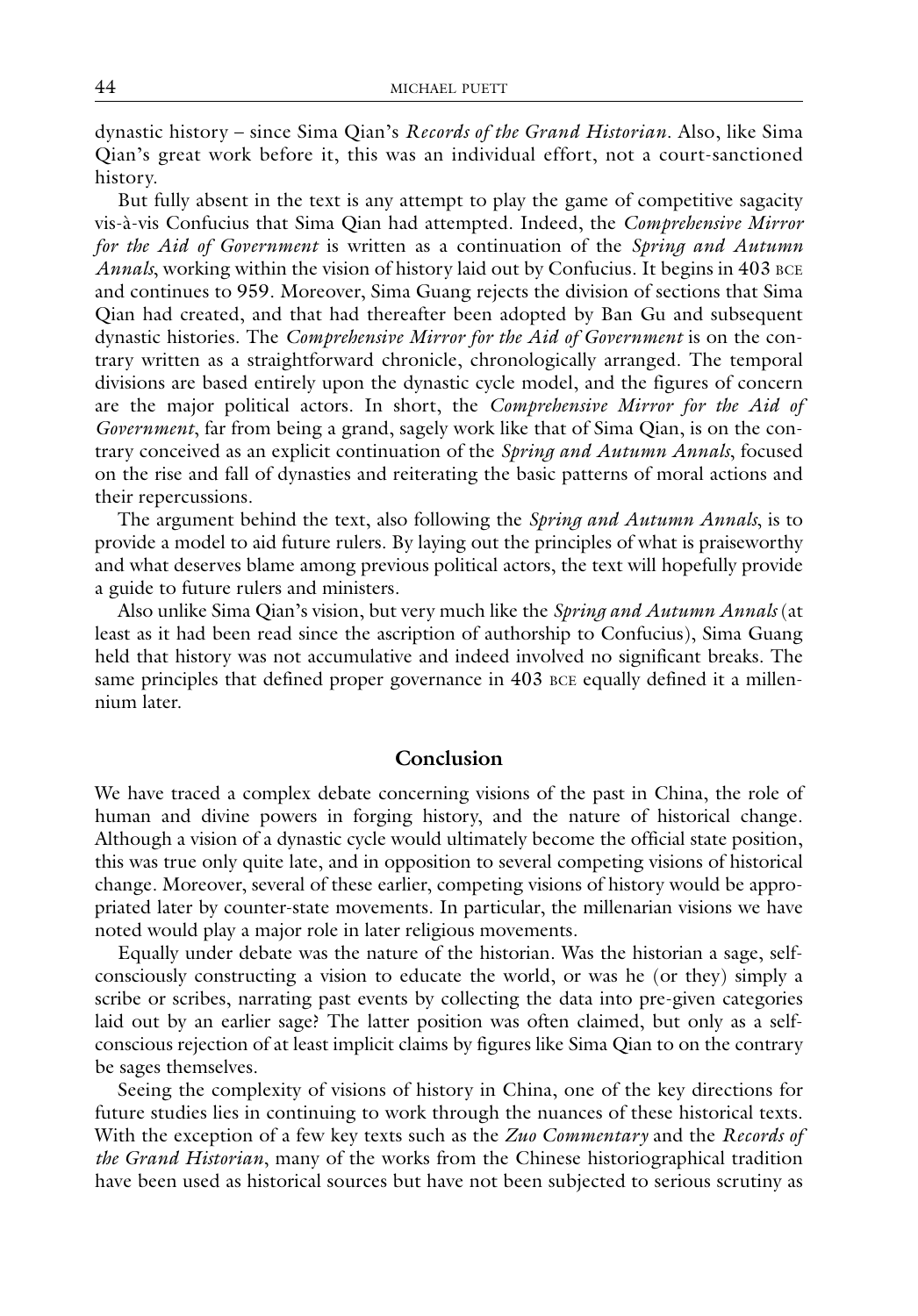complex texts in themselves. More work needs to be done in teasing out the nuances of the visions of history that are given in these works and of the complex claims of authorship that were being made.

One of the reasons so little of this work has been done is due to subsequent historical developments. In the early twentieth century, Western historiography was introduced into China. Chinese history thus came to be divided into "traditional" and "modern" periods. "Traditional" in China was read as being defined by an assumption of a cyclical vision of history, an assumption that was then broken with the Western impact and the beginning of a linear conception of history. In other words, the official court position of the later dynasties was read as an assumption for all of "traditional" China, and the complex debate concerning the nature of history and the nature of authorship was lost entirely. One of the keys now for future scholarship is to see past such a facile notion of a "traditional worldview" and on the contrary to trace out the complexity of this debate in China concerning the writing of history.

#### *References*

Bokenkamp, Stephen. 1999. *Early Daoist Scriptures*. Berkeley: University of California Press.

Hardy, Grant. 1999. *Worlds of Bronze and Bamboo: Sima Qian's Conquest of History*. New York: Columbia University Press.

McMullen, David. 1988. *State and Scholars in T'ang China*. Cambridge: Cambridge University Press.

Puett, Michael. 2001. *The Ambivalence of Creation: Debates Concerning Innovation and Artifice in Early China*. Stanford, CA: Stanford University Press.

Schaberg, David. 2001. *A Patterned Past: Form and Thought in Early Chinese Historiography*. Cambridge, MA: Harvard University Asia Center, Harvard University Press.

Sima Qian. 1959–. *Shiji*. Beijing: Zhonghua shuju edition.

#### *Further Reading*

Beasley, W.G., and Pulleyblank, E.G. 1961. *Historians of China and Japan*. London: Oxford University Press.

*Provides a broader East Asian perspective on the writing of history*.

Clark, Anthony E. 2008. *Ban Gu's History of Early China*. Amherst, NY: Cambria Press. *An excellent study of Ban Gu's History of the Han*.

Durrant, Stephen W. 1995. *The Cloudy Mirror: Tension and Conflict in the Writings of Sima Qian*. New York: State University of New York Press.

*Superb study of the tensions underlying Sima Qian's Records of the Grand Historian and of the complex relationship that Sima Qian had to Confucius*.

Feldherr, Andrew, and Hardy, Grant. 2011. *The Oxford History of Historical Writing*, Vol. I: *Beginnings to* AD *600*. Oxford: Oxford University Press.

*Excellent studies on the history of historical writing in China from the early period*.

Foot, Sarah, and Robinson, Chase F. 2012. *The Oxford History of Historical Writing*, Vol. 2: 400–1400. Oxford: Oxford University Press.

*Excellent studies on Chinese historical writing in China from the middle period*.

Li, Wai-yee. 2008. *The Readability of the Past in Early Chinese Historiography*. Cambridge, MA: Harvard University Asia Center.

*A beautiful study of the stories in the Discourses of the States*.